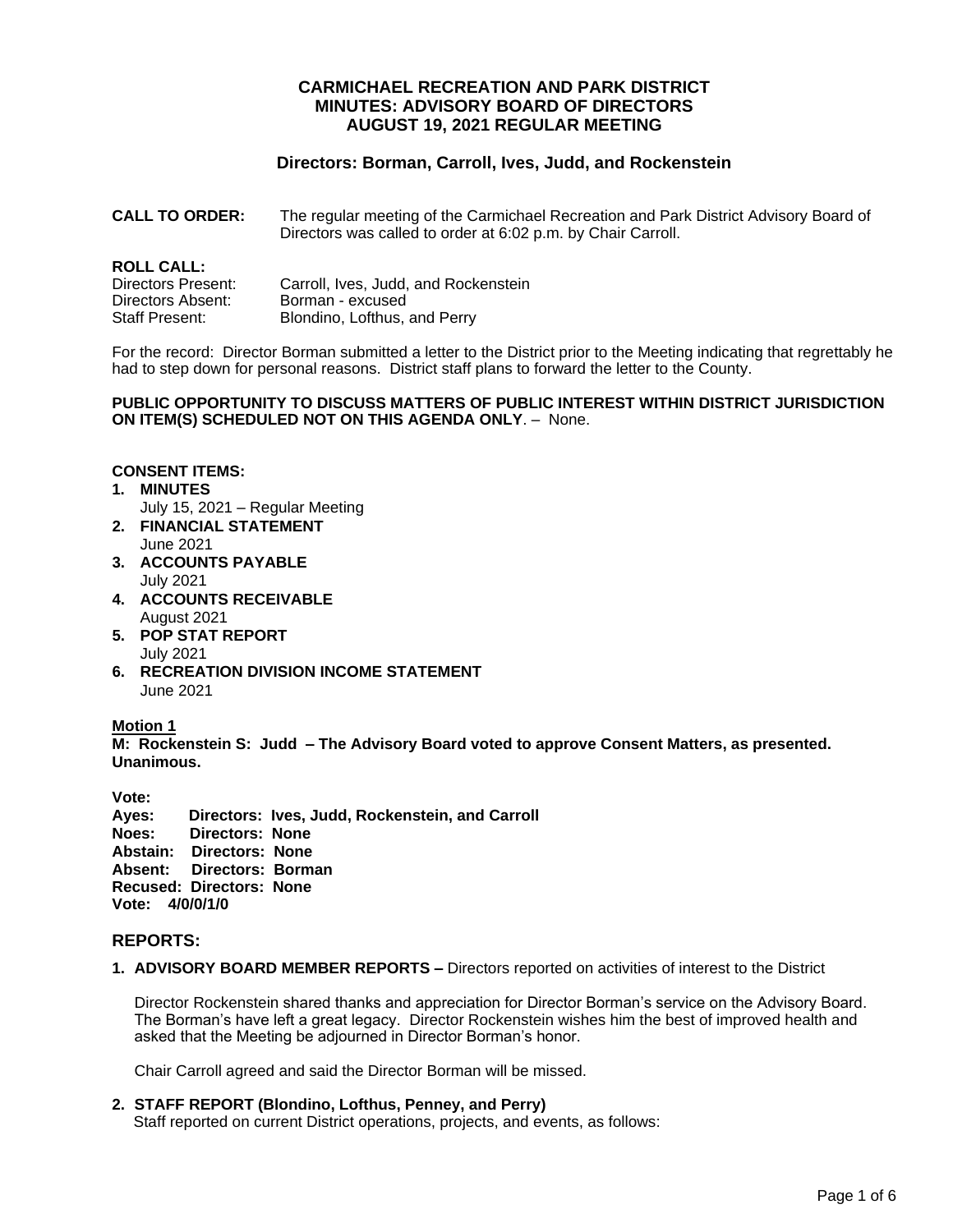### **Recreation Division**

*Alaina Lofthus, Recreation Services Manager – Highlights from the Recreation Division:*

### **Summer Day Camp**

- Finished the last week of camp the beginning of this month
- Averaged 50 children per week with no COVID-19 reported illnesses or closures

### **KHO**

- Restarted program on 8/12 8 children
- This week we are up to 18 children hoping numbers will continue to increase
- Boosting FB/IG Post
- Yard Signs at Parks

#### **Tiny Tots**

- New Lead and Assistant Instructors have their new hire orientation tomorrow
- Accepting registration
- Boosting FB/IG Posts
- Yard Signs at Parks

#### **Adult Sports**

- Volleyball leagues started 18 teams
- Softball "Summer" league started 8 teams
- 5-on-5 Basketball Started league in July with 9 teams
	- o Due to reinstating the mask mandate for indoors, high temperatures in the gym, high level cardio sport, and difficulties keeping masks on, the league was cancelled and will be re-evaluated at the end of August for a future restart date.

#### **Youth Sports**

• Preparing and taking registration for Elementary and MS Volleyball

#### **Classes**

- B Street Theatre Camp Had 19 children participate at Thomas Kelly the first week of August.
	- o Camp funded by SJUSD
- KLS 18 children registered for September Class

### **Facility Rentals**

- Rented the gyms for a Futsal Tournament at the end of July which brought in over \$4,000 in revenue
- Rentals are picking up with
	- o 12 Rentals CP facilities
	- $\circ$  La Sierra 16 Gyms, 1 JSH (only two rental spaces remaining due to 800 wing closure and TRS Office move)

#### **Events**

- Summer Concerts in the Park have been a big success
- Great turnouts despite some hot weather
- The community has been very generous providing donations to the park to help support the event.

#### **Fall/Winter Activity Guide**

- Hard Copies are at the LS Office
- District Residents have received them in the mail
- On District Website

### **Maintenance Division**

*James Perry, Park Services Manager – Highlights from the Parks Division*

### **Maintenance & Operations**

- Vandalism/Property Damage
	- o Graffiti: Staff covered graffiti at Carmichael Park 2x.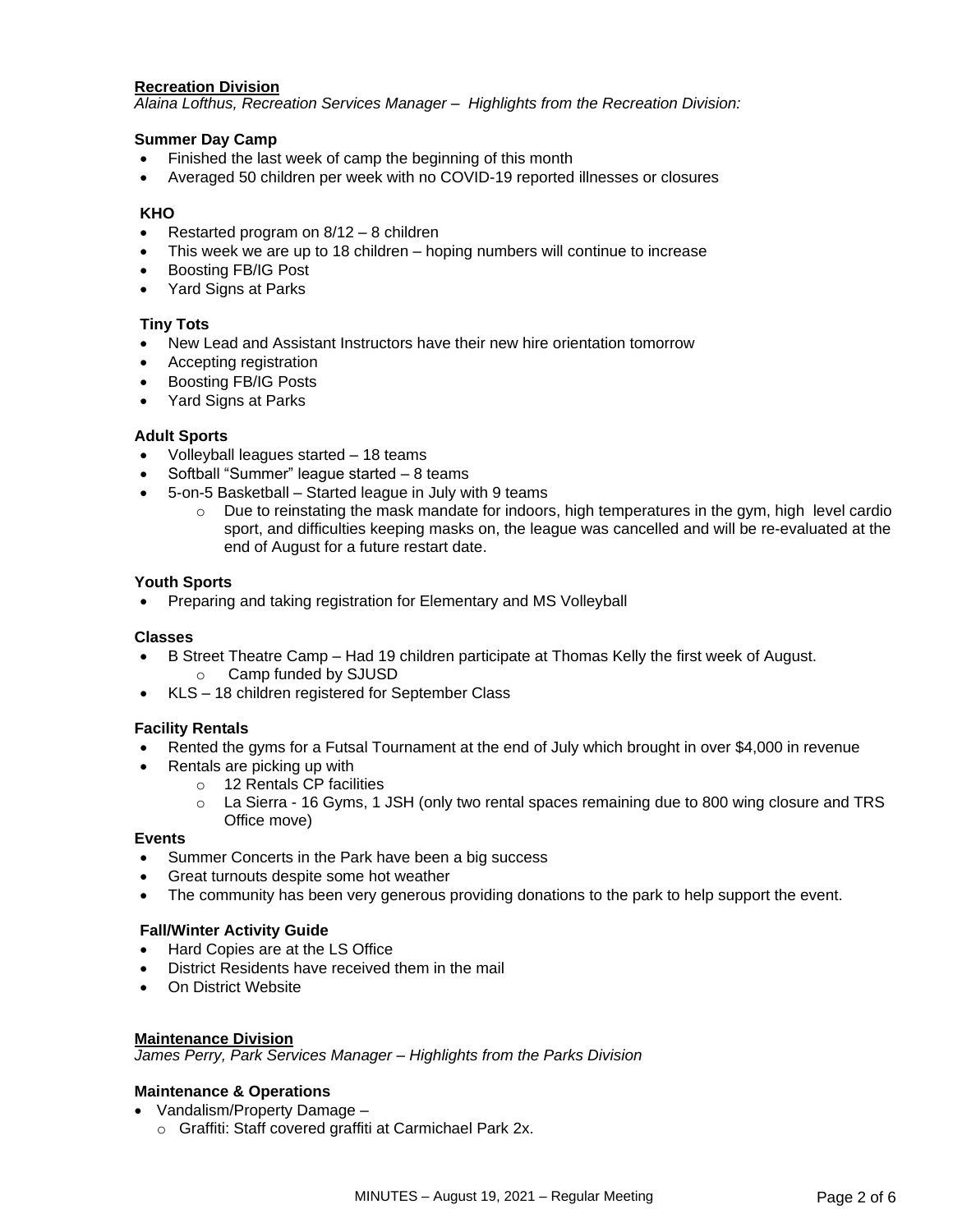- o Bird Track Park Rubberized surface was vandalized. Staff will contact vendors to obtain cost estimates for contract repair
- Irrigation
	- Staff remains focused on water conservation, making daily adjustments to the irrigation controllers and systems. Passive turf areas will show "stress" due to the cutbacks.
	- Staff has replaced 16 sprinklers at CP and rebuilt three irrigation valves.
	- Staff replaced 8 sprinklers and rebuilt one irrigation valve at Del Campo Park.
	- Staff replaced six sprinklers at LSCC, four sprinklers at Cardinal Oaks, 8 sprinklers and one main line repair at Glancy Oaks and one mainline repair at Patriots Park.
- Sutter Jensen Community Park
	- Staff overseeded and fertilized the lawn in preparation for the Dinner in the Park event. Unfortunately, the event has been cancelled but the lawn will still look nice.
- Tree Maintenance
	- o LSCC: Staff removed a damaged Pistache tree that was a safety hazard.
- Del Campo Neighborhood volunteers removed more Privets along the creek while Staff chipped the limbs.
- Portable Restrooms Staff found a new service provider. Portable restroom replacements have started.

# **Project Updates**

- Deferred Maintenance Plan Staff received the first draft of the Report prepared by the KYA Services LLC. PSM Perry shared cost estimates for repairs and improvements to the facilities included in the Report.
- LSCC 800 Wing Staff met with the Architect to review items flagged through the plan check process. Plans will be re-submitted to the County.
- LSCC 300 Wing West– 20-year silicone roof coating installation was completed on Monday, August 16.
- Sutter Jensen Community Park
	- $\circ$  Garfield House Landscape Design Site visit scheduled with the Landscape Architect in preparation for drafting design plans.
	- $\circ$  Community Garden Fence Staff has met with Vendors to request updated cost estimates
- Carmichael Park Staff met with Vendors to request updated cost estimates for the Ballfield fence project.
- Cardinal Oaks Park Staff has met with Vendors, requesting cost estimates to replace the concrete walkway.

# **Personnel**

- Training Staff participated in two Webinars for continued education credits for Pesticide Applicators Licensing/Certificate.
- Regular Full time Maintenance Worker (Facilities) Application deadline 8/27. Interviews planned for 9/3.

# **Administration Services Division**

### *Ingrid Penney, Administrative Services Manager – reported on program area*

### **Budget/Finance**

- Budget Adjustments, updated narrative, and staffing schedule submitted to the County. A minor change was made to the Assessment Budget, minus \$1 due to rounding, new budget total \$403,407. Hearings for the 2021-22 fiscal year will be held September 8-9; adoption goes before the County BOS on September 28.
- Year-end revenue accrual for receipts posted in late June/early July have been transferred to County

# **Contracts** –

- Administrative support for various contracts checking for completion and insurance documents.
- Contract with Wilson Design completed.
- Contract with KYA LLC submitted to the Contractor for review.

### **HR**

• Administrative support for recruitment, screening, and personnel set up for recreation and park positions.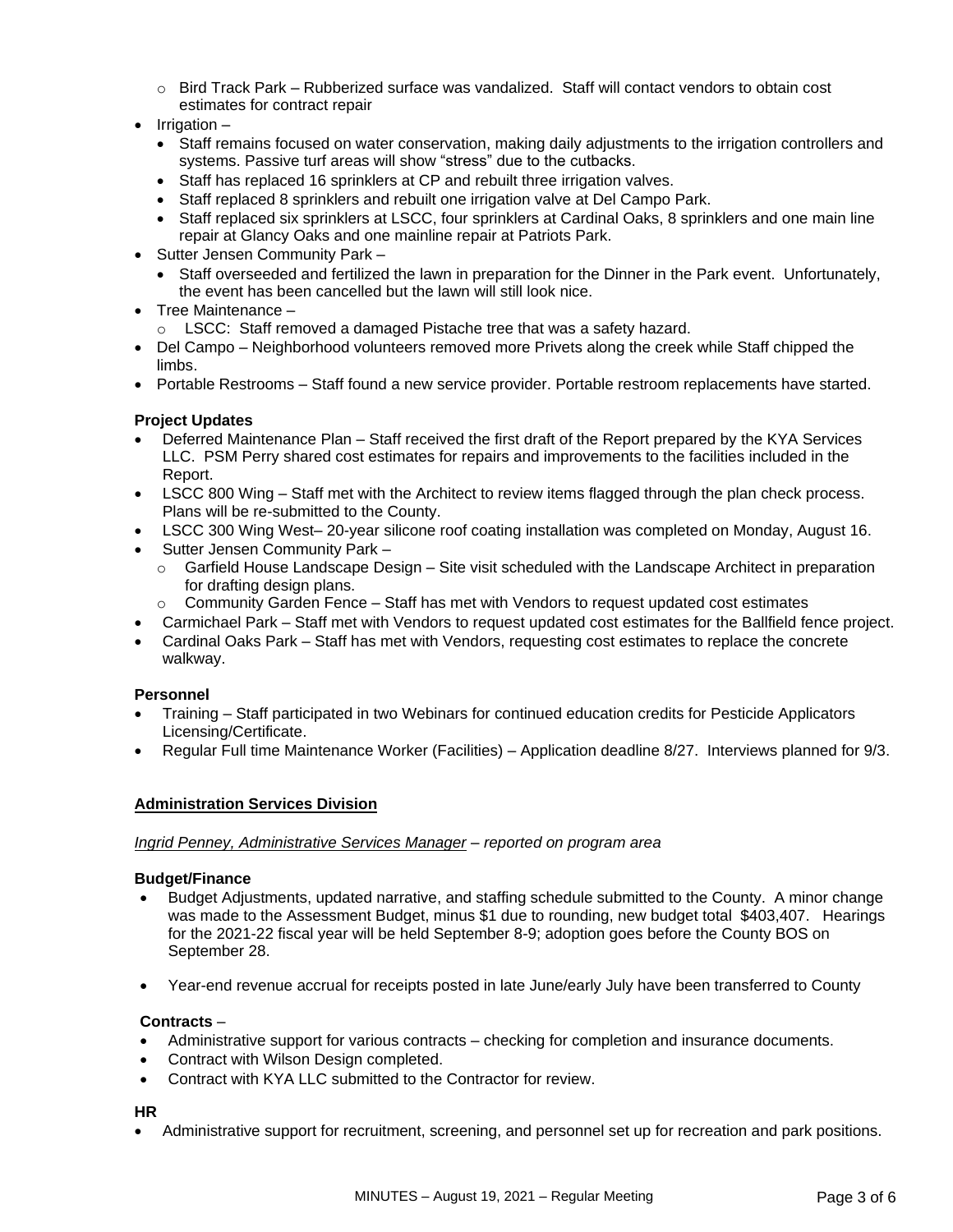# • **Training –**

### **Monthly Training topics include:**

- Post COVID-19 Workplace Safety 8/4
	- o Workplace rules (Cal/OSHA's Emergency Temporary Standards, California Department of Public Health Guidance, Governor Newsom's Executive Orders, etc.)
	- o Provide appropriate PPE
	- o Update/Release COVID-19 Prevention Plan
	- o Other Safety issues:
	- o Workplace violence prevention
	- o Ergonomics
	- o Equipment/PPE
	- o Safety planning (fires, earthquakes, etc.)
- Wage-Hour Audits 8/11
	- o Recent Court Decisions
	- o Audit Process Process to perform Internal/External wage hour audit
- Risk Management Building Blocks & Tools 8/19 (CAPRI sponsored)
	- o Definition and Key areas of Risk Management
	- $\circ$  Identification of/Methods for all exposures: property loss, workers comp, 3<sup>rd</sup> party liability
	- o Loss Report reviews/analysis
	- o Risk pooling ( i.e. CAPRI)
	- o Risk transfers (i.e. Indemnification and Insurance Certificates from Vendors, renters, and/or contractors, etc.; and much more

### *Mike Blondino, District Administrator – Report*

### **Future Funding** –

• Staff completed the RFP for Financial Planning Advisory Services and plans to provide public notice/advertisement on 8/30. The plan is to have an agreement for the Advisory Board to review and approve at the October 2021 Meeting.

**Memorial Bench, Brick, and Tree Program** – Staff plans to start the new Program on September 1.

# **Advisory Board Meetings** –

- Staff tested the new hybrid system again. Another test is planned for next Friday, inviting outside people to participated virtually. Aiming to run the September Regular Meeting as a hybrid meeting.
- Masks will be required for all participants attending the Meeting live in-person.

### **Master Plan Update –**

- Staff has received a lot of feedback from the public.
- Most comments received were about Glancy Oaks Park. Neighbors are not supportive of a restroom, BBQ, or picnic area.
- We also received a lot of support for a Skate Park at Carmichael Park.

### **Dog Park (Canine Corral) –** New benches are on the way.

# **Community Outreach –**

- Kiwanis Meetings held at 7 am on Zoom but will be coming in person to the Clubhouse soon.
- CID meetings 10-year renewal was approved by commercial property owners and established by Sacramento County Board of Supervisors.
- Park Foundation
	- o Dinner in the Park has been cancelled.
	- o The Foundation and Kiwanis will partner with CRPD on Project Lifelong at Will Rogers Middle School, starting in Spring 2022.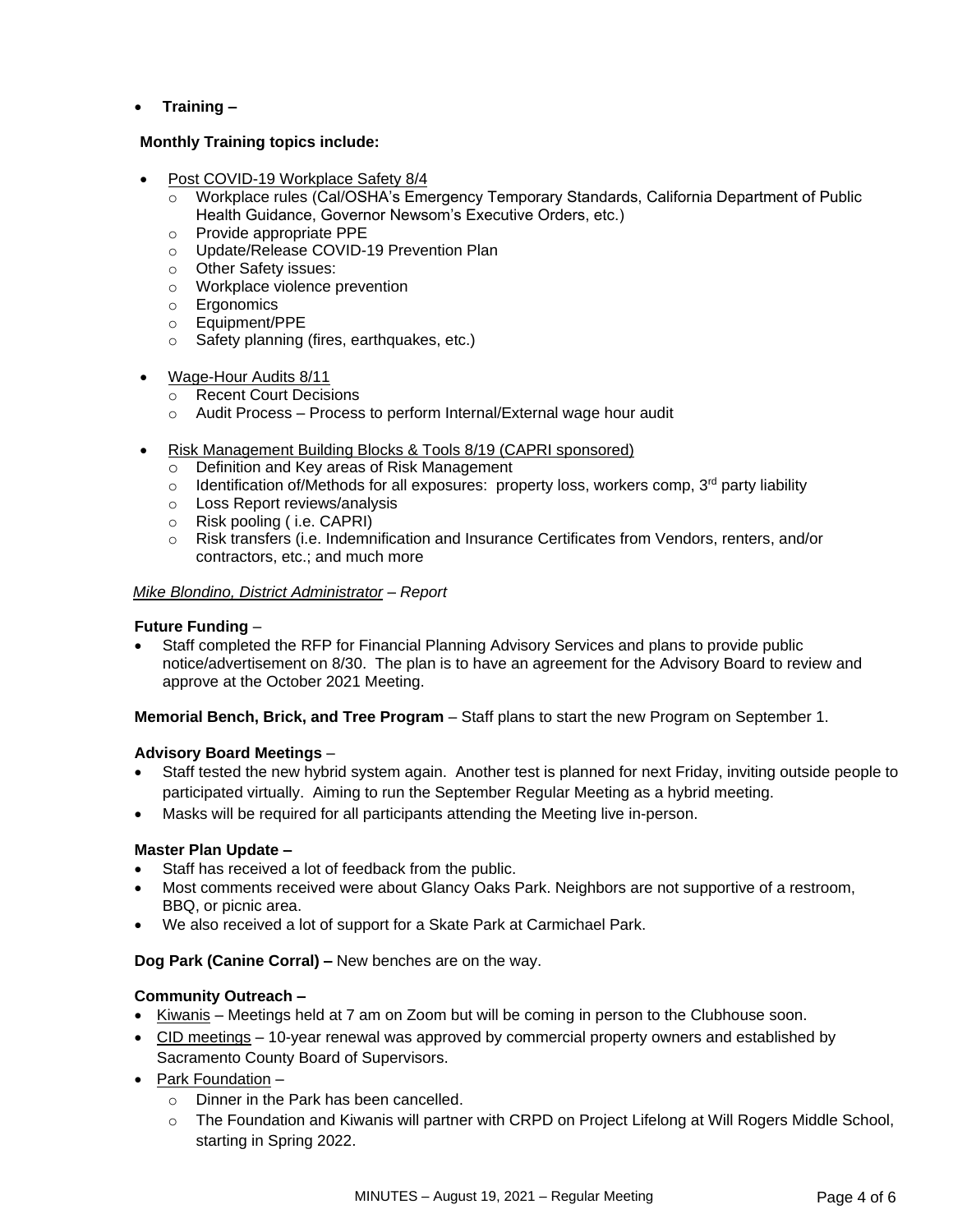- Carmichael Water- PSM Perry and I had a good meeting with Carmichael Water staff re: water use.
- IT Transition to the Microsoft Teams phone numbers is still a work in progress.
- Prop 68 Update Awaiting confirmation by OGALS rep that they have received the recorded deed restriction.
- Shine Grant The grant application for funding to replace all the windows in the Vets Hall was submitted before the July 30 deadline.
- Miscellaneous
	- $\circ$  Horses in the park Staff did not get to this item; however, it's still on
- Look Ahead -Review with Advisory Board.

### **PRESENTATION ITEMS:**

### **1. RECREATION ACTIVITY REPORT**

RSM Lofthus made a presentation of Report, highlighting recreation activities for the period January to June 2021. The Report was received and filed.

### **2. DISTRICT WORK PLAN AND SACRAMENTO COUNTY BUDGET COMMUNITY ENGAGEMENT**

A. FY2020-21 4Qtr Update

Administrator Blondino made a presentation of the Report, highlighting progress made in many areas; further development needed or items carried forward to FY2021-22. The Report was received and filed.

B. FY2021-22 Work Plan.

Administrator Blondino highlighted the key initiatives to be implemented by the District over FY2021-22. The Work Plan was received and filed.

C. FY2022-23 Sacramento County Budget Community Engagement, Advisory Board's input on needs and priorities to Sacramento County for FY 2022-23 Budget; FY2021-22 Budget in Brief.

Administrator Blondino summarized the input from the Advisory Board re: priorities for the CRPD, as follows:

- Safety and security in the parks
- Any help with deferred maintenance

Staff will add a third item: Request reimbursement from Cares Act – Funding to help recover from COVID additional costs. The priorities shared by Advisory Board Members and Staff addition will be shared with the County.

### **UPCOMING PROGRAM AND EVENTS:**

*For more information about these and other program and events, please visit the District Website: [www.carmichaelpark.com.](http://www.carmichaelpark.com/)*

# **RECESS TO CLOSED SESSION at 7:15 PM.**

### **1.\* PUBLIC EMPLOYEE PERFORMANCE EVALUATION**

Unrepresented Employee - District Administrator Pursuant to California Government Code §54957

# **RECONVENE TO OPEN SESSION - CLOSED SESSION REPORT at 7:58 PM.**